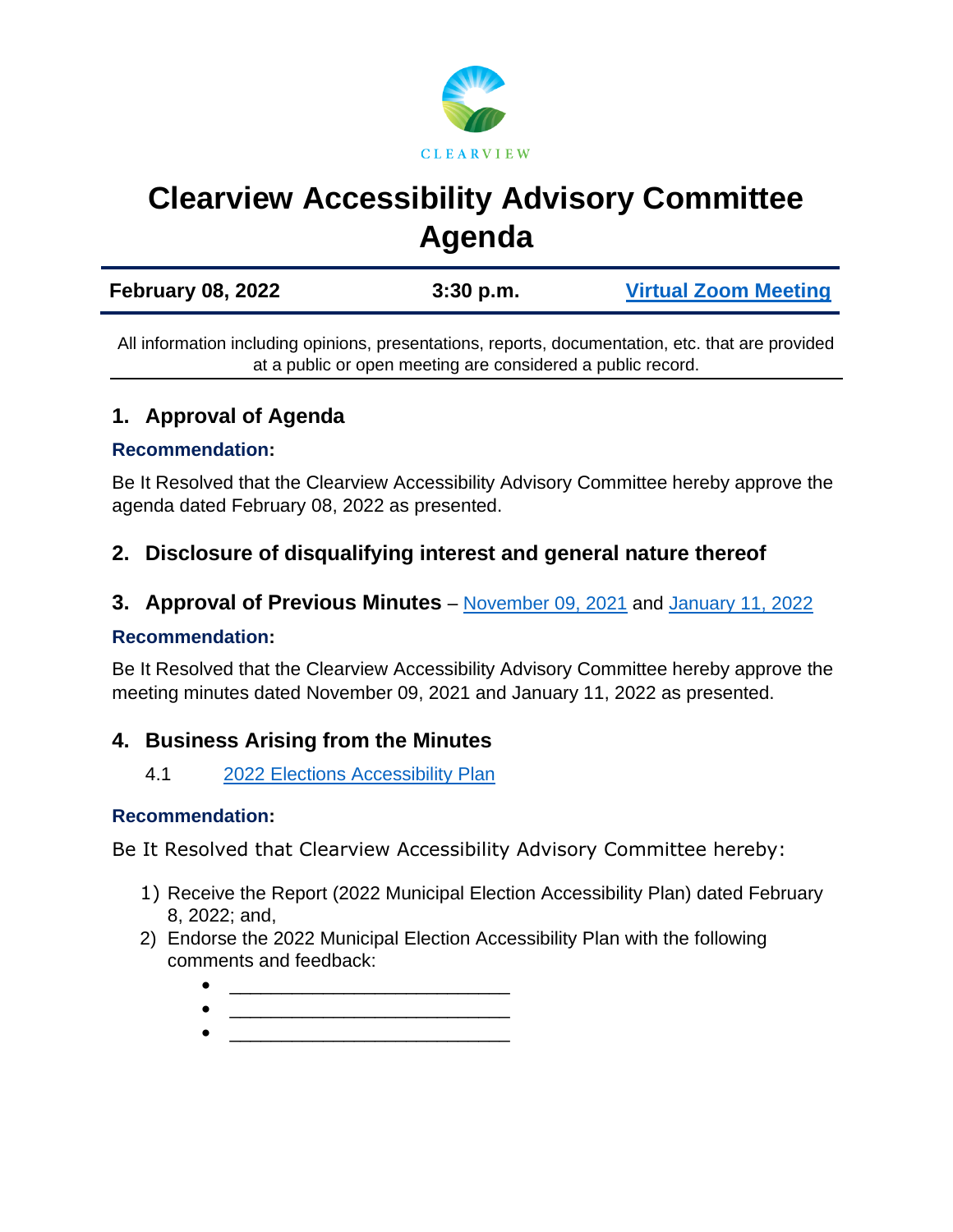- **5. Communications from the Chair**
- **6. Site Plans or Building Plans for Review**
- **7. New Business / Around Town Items**
- **8. Next Meeting**  March 08, 2022 at 3:30 p.m.